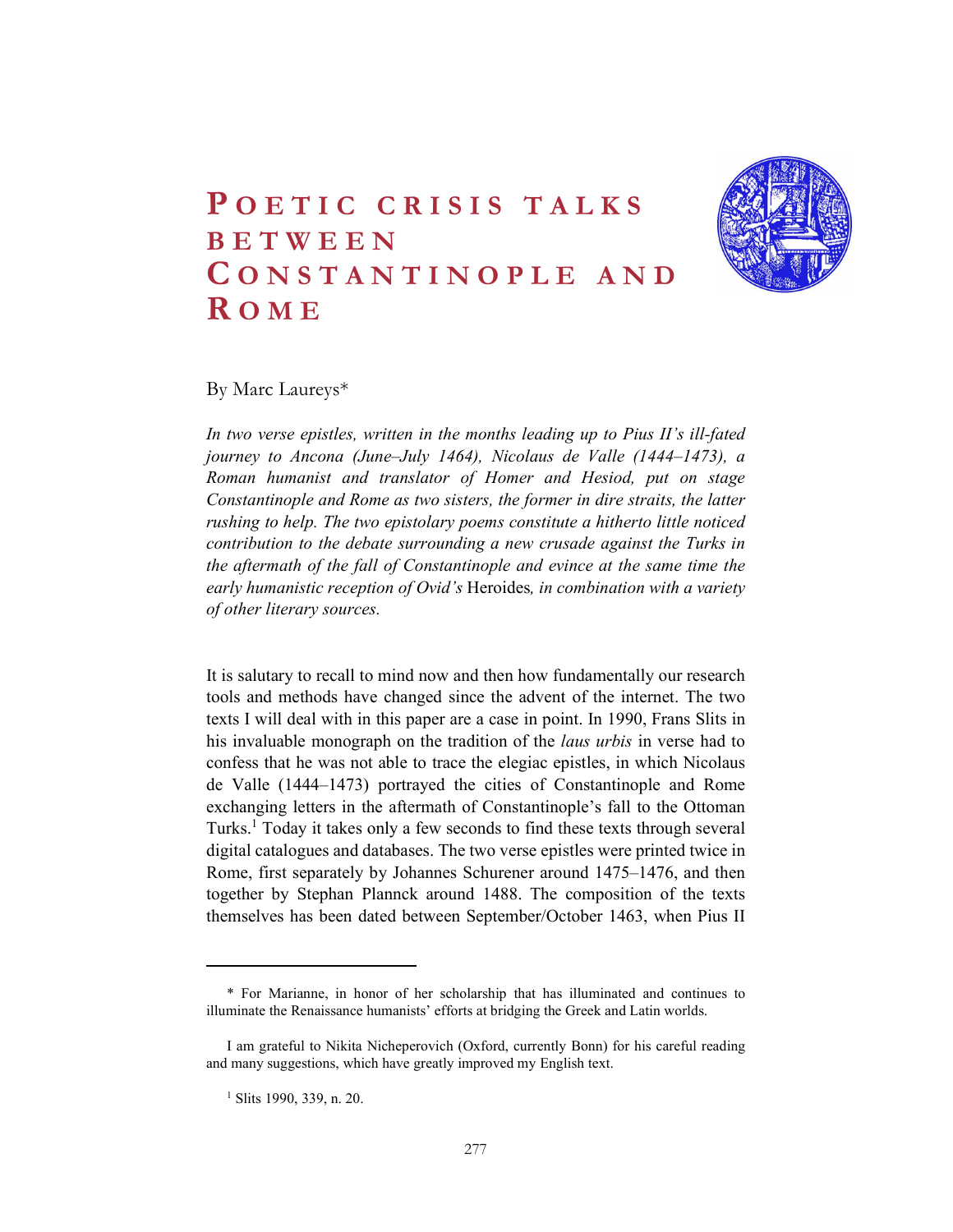decided and announced that he would lead a new crusade,<sup>2</sup> and March 1464, when Pius II's most important ally, the Burgundian Duke Philip III ('the Good'), had withdrawn his support and Pius II in that year's bull *In coena* Domini (traditionally promulgated on the feast of Holy Thursday) threatened to excommunicate all princely rulers, who obstructed the crusade.<sup>3</sup>

This time frame falls squarely within the relatively short period, 1460– 1465, in which the poetical production of Nicolaus de Valle can be situated. His carmina minora, all composed during his youth, have to date not received much scholarly attention and remain partly unpublished. Better known are his translations from the Greek, especially his Latin version of Hesiod's Works and Days, recently edited and analyzed by Jesús López Zamora.<sup>4</sup> Nicolaus' translation of Homer's Iliad was left incomplete; the project was cut short by his death, at the age of 28. Nicolaus was a scion of a well-known family, De Valle (or Della Valle, in its Italianized form), based in Rome, but with Spanish roots. Several of its members were well connected with the Studium Urbis and the papal Curia. Nicolaus himself studied law and was appointed professor of civil law at the Sapienza, but died immediately thereafter. Contemporaries in Rome praised his poetical merits, along with those of his brother Bernardinus de Valle. Giannantonio Campano, a friend of the family, expressed his regret over the brothers' decision to abandon poetry and turn to law instead.

The news of the capture of Constantinople by the Ottomans on 29 May 1453 reached Venice one month later and quickly spread from there to Italy and further into the Western world. It was the first spectacular climax of the Turks' advance, and was followed by rapid new conquests in the Balkans and the Mediterranean. By the early 1460s all political leaders of Eastern, Central and Southern Europe realized how massive and immediate a threat the expansion of Ottoman rule posed to them. The shocking announcement of the loss of what had once been the capital of the Eastern Roman Empire (or simply the 'Roman Empire' from the Byzantines' own point of view) prompted a vast flurry of literary texts, in which this catastrophe was

<sup>2</sup> Avesani 1968, 83–84.

<sup>&</sup>lt;sup>3</sup> Fabbri 1976, 53–54. Pace Fabbri, though, Philip the Good is not explicitly mentioned in the second epistle. The reference in the text is only to the collective 'Burgundus', mentioned as one of the international forces, alongside the Germans, the Spaniards, the Hungarians and the English, and couched in a grand scene inspired by wishful thinking. A more logical *terminus ante quem* is the inclusion of the reply letter in the *Carmina epaenetica* for Pius II (on which see below), but that collection is only roughly datable between late 1463 and the death of Pius II on 14 August 1464; see Avesani 1968, 90.

<sup>&</sup>lt;sup>4</sup> Valle 2020. See *ibid.*, 8–17 for the most recent survey of his literary œuvre and the relevant bibliography. The most comprehensive bio-bibliographical overview is De Nichilo 1989. For a few further specifications see De Nichilo 1992, 353–354.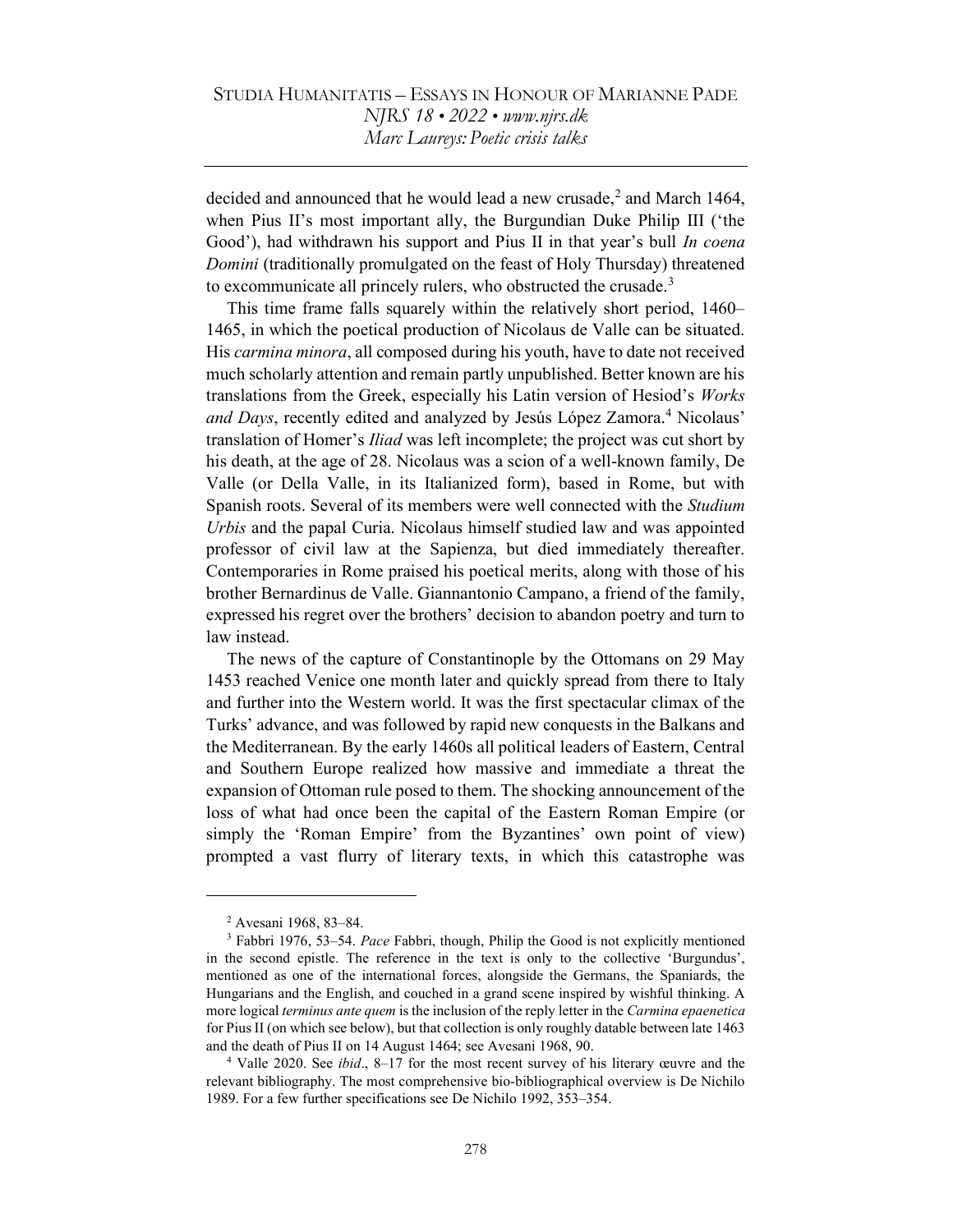described, lamented, and commented upon.<sup>5</sup> For the literary historian it is interesting to observe the wide range of literary genres involved and the endless creativity invested in dealing with this topic. In this concert of outrage, lamentation, and despair, Nicolaus de Valle raised his voice as well.

In his two verse epistles he portrays Constantinopolis and Roma as two sisters exchanging letters.<sup>6</sup> Constantinopolis writes first (362 verses): she bemoans her sad fate, curses the cruelty and depravity of the Turkish forces and their commander, the sultan Mehmed II (1–280), and delivers an emotional plea for a military response, led by Pius II, under whose leadership Rome will live up to her singular renown and restore the world order of old (281–362). In an only slightly shorter epistle (326 verses) Roma replies: she voices her grief about Constantinopolis' misery and shows herself no less angered than her sister by the savagery and viciousness of the Turkish oppressor (1–108). She complains about her own loss of power and prestige and recalls with gloomy nostalgia her former glory (109–152). As if to strengthen her argument, she describes how the personified 'Religio', 'Pietas', and 'Fides' bewail before God the downfall of the entire Christian world (153–168). But here too, the final part of the letter (169–326) strikes a confident note. God – Roma reports – ordained that Pius II ascend the throne of St Peter and lead the campaign to repel the Turks. What follows is an epic evocation of the troops Pius has managed to muster for an upcoming military confrontation with sultan Mehmed. Several participants are singled out for special praise: first of all, the Venetians as a nation, as well as other European nations that rally round the pope, but also individuals, such as Francesco Sforza, Duke of Milan, and Ferdinand I (Ferrante), king of Naples.<sup>7</sup> Roma's final message to Constantinopolis is one of reassurance and comfort, which blends in with a panegyric for Pius II.

<sup>5</sup> A rich collection of texts is available in Pertusi 1976 and 1983.

<sup>&</sup>lt;sup>6</sup> Henceforth I will use the Latin name of the two cities, when I refer to the personified characters in De Valle's poems. For this paper, I have employed digital copies of the second imprint of both epistles, issued by Stephan Plannck, even though the text in these editions, especially that of Roma's reply letter, is marred by numerous printing errors, some of which lead to ungrammatical and/or unmetrical readings. In my quotations I have cautiously normalized spelling and punctuation and I have tacitly corrected the typographical errors. The line numberings are my own. I have also checked the first editions of the epistles, available on microfiche (Incunabula: the Printing Revolution in Europe 1455-1500, Unit 53, CA472 and CA473). Of the two manuscripts (on which see below) that contain Roma's reply letter, I was able to consult only the Vatican codex Chig.I.VII.260, available in the Vatican Library's DigiVatLib. Under the current circumstances and within the confines of this article it was not possible to produce a critical edition of the epistles.

<sup>7</sup> The Vatican codex Chig.I.VII.260 (fol. 184v) contains in this section of the poem four extra lines, in which Ludovico Gonzaga, Marquis of Mantua, is praised for his commitment to the papal army.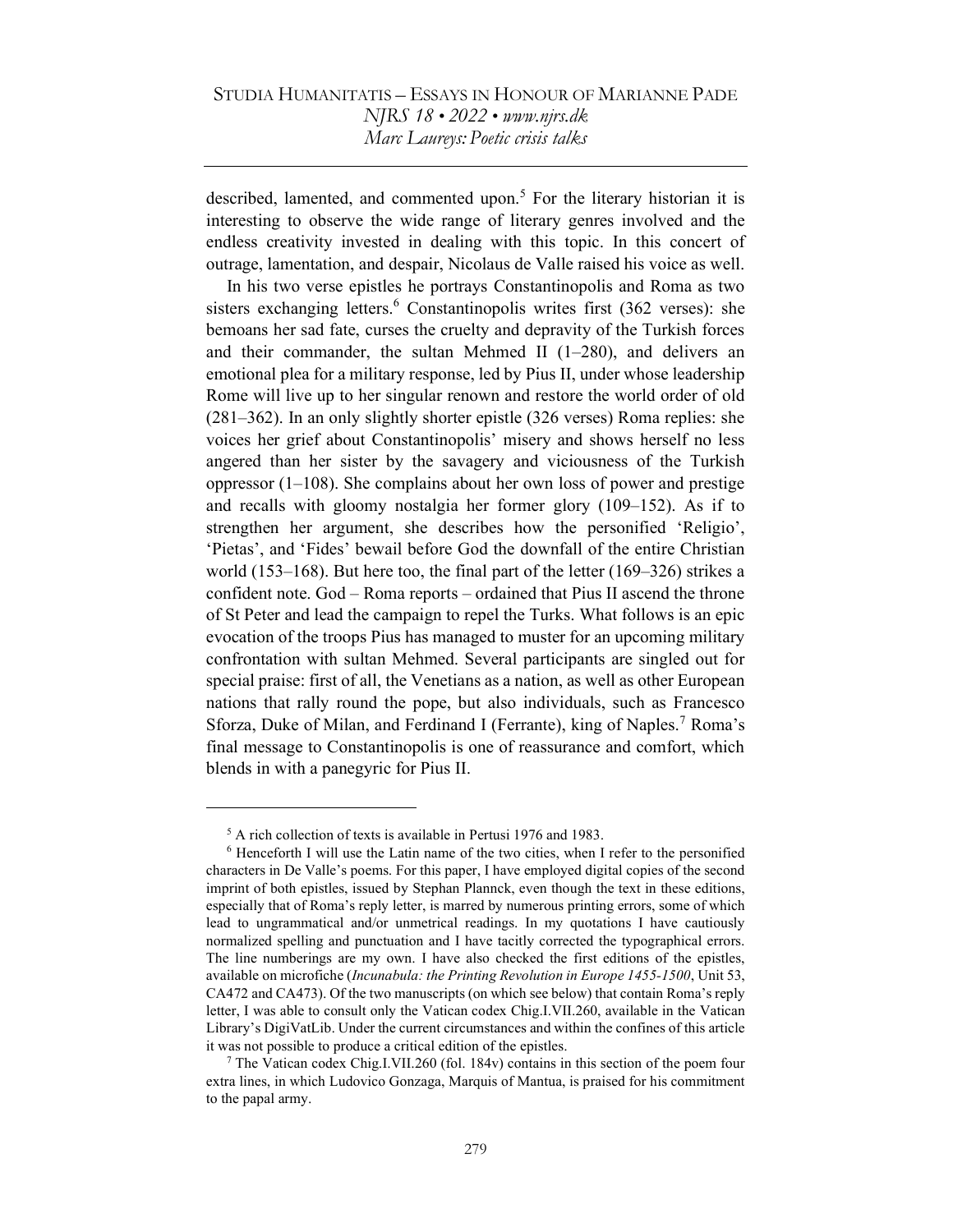The structure of the letters, then, is fairly loose and governed by emotional effect rather than rational arguments. Particularly in Constantinopolis' letter, the usual sequence of *exordium, narratio*, and *petitio* can be discerned, although the middle part is not so much a narration of events as a vivid description of the ruthless inhumanity of the Turks. Constantinopolis recites numerous examples of barbaric behavior of Ottoman soldiers and their leader, Mehmet II, and does not fail to mention that she witnessed (41: "ego vidi" [I saw]) some of his atrocious acts, in order to underline her own credibility. Historical examples, such as the corrupt magistrate Verres, are adduced in order to accentuate the far greater extent of the immorality of the Turks – De Valle thus puts into practice the figure of hyperbole by comparison.

Roma's reply is entirely geared towards a panegyric of Pius II. The eulogy of the pope is carefully set up. In the middle section, Roma recalls some of the iconic heroes of her illustrious past and craves for a new champion who may avenge the harm done by the Turks.<sup>8</sup> That avenger is of course Pius II, who dominates the entire second half of the letter.

Pius II emerges as the pivotal figure, in whom Constantinopolis and Roma place all their hopes at this critical moment in their history. In fact, nearly all of De Valle's poetry falls chronologically within the pontificate of Pius II (1458–1464) and is thematically linked with his papacy. It is no surprise, then, that he joined the many poets who celebrated the most defining concern of Pius' reign. Poetry surrounding Pius' response to the Ottoman threat was triggered in particular by two momentous episodes, the congress of Mantua (1459), in which he tried to muster support for a crusade, and his efforts at assembling a crusading army in 1463–1464, during the last months of his life. Pius himself sustained this political action with intense literary activity, nourished by his humanistic education. His most original contributions to that effect, however, lie in prose rather than in poetry. Pius is credited with developing a new type of political oratory, modelled after the ancient *oratio* suasoria, the practice speech in the *genus deliberativum*, and the crusader sermon.<sup>9</sup>

In his two poems on the fall of Constantinople, De Valle adopts one of the possible poetic variants of this type of political rhetoric, the hortatory verse epistle, and combines it with personification allegory. Petrarch had pioneered

<sup>8</sup> Roma, 147: "Exoriare, aliquis […]" (Rise, someone), quoted from Virgil, Aeneis, 4, 625 ("Exoriare, aliquis […] ultor" [Rise, some avenger]), but there it is Dido who is praying for an avenger of Aeneas' betrayal. De Valle does not take over a substantive along with *aliquis* and thus somewhat weakens the rhetorical effect of the combination of the second-person verb and the third person subject in the vocative. The motif of vengeance continues to play a role in the second half of De Valle's letter, albeit in a partly contradictory way (as explained below).

<sup>&</sup>lt;sup>9</sup> See especially Helmrath 2000.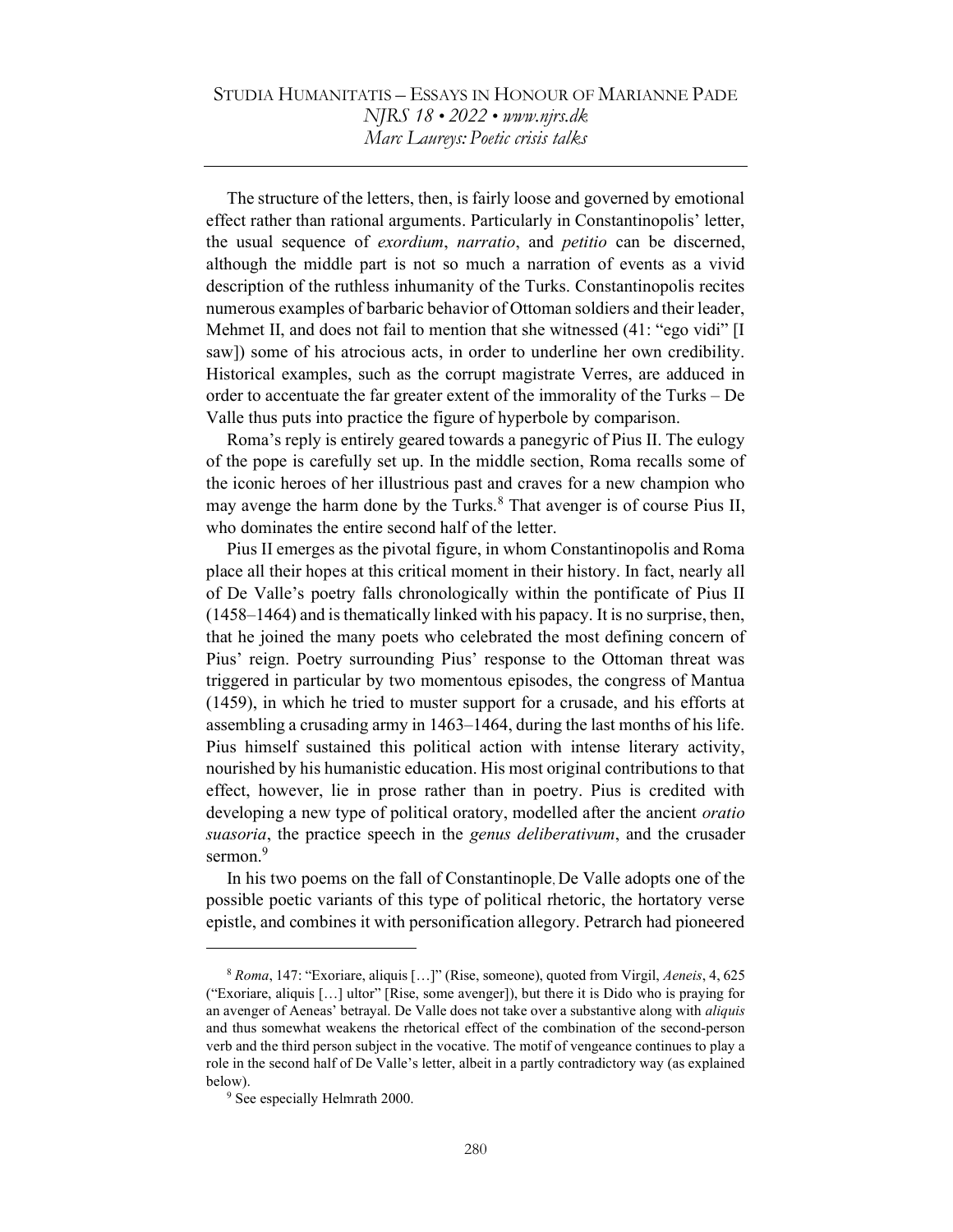this literary device:<sup>10</sup> in his verse epistles, he had pictured 'Roma' first pleading with Benedict XII (1, 2), and then, this time as a specifically Christian character, with Clement VI to leave Avignon and return to the rightful Roman See. In addition, Petrarch presented himself as a spokesperson for 'Roma' in another epistle to Benedict XII (1, 5). In all these letters, 'Roma' is portrayed as a grief-stricken old woman, who suffers from her abject condition in exile. The epistles carry a strong elegiac flavor, drawn in particular from Ovid's *Heroides* and exile poetry; through all these Ovidian collections the topic of separation and abandonment is a central motif, pursued in epistolary form.<sup>11</sup> Petrarch's concept of a lamenting Rome corresponds to the 'Roma vidua' (widowed Rome), which we find in both texts and images from the fourteenth and fifteenth centuries.<sup>12</sup> It ultimately harks back to the figure of 'Roma senescens' (ageing Rome), depicted by late antique authors, such as Claudian and Rutilius Namatianus. The *prosopopoiia* (fictio personae), through which Rome is granted an auctorial voice, originates from earlier works, such as Cicero's First Catilinarian oration (1, 18 and 1, 27–29) and Lucan's Bellum civile (1, 190–192), in which 'patria' is made to speak as a crisis unfolds.

Petrarch's adaptation of these prototypes proved an influential model for later representations not only of Rome, the Roman Church or Italy, but also of other cities and countries. The expansion of the Ottoman Empire in Europe continued to be an important context. From the sixteenth century onwards, the Reformation provided another stimulus for such texts. In them, authors could express, not only as individuals but also as representatives of a community, their attachment to their city or country and their support for a religious or political cause. The highly rhetorical nature of these poems links their composition also to school practice. The ancient suasoria lived on in the early modern *declamatio* (exercise in oratorical delivery). The personification allegory was informed by the rhetorical figure of *ethopoiia*, which was one of the standard rhetorical exercises (progymnasmata) in ancient schools and remained instrumental in literary character-drawing through the early modern age.

De Valle also introduced a distressed and sorrowful Roma in a somewhat different context, namely in a funeral poem for Cardinal Prospero Colonna, who died in 1463. In this piece, Roma joins in with other mourners (58–62)

<sup>10</sup> Dörrie 1968, 42 and 432–436.

<sup>&</sup>lt;sup>11</sup> For the Ovidian background of two of these epistles see Houghton 2011. The modern question of the authenticity of the *Heroides* is of no relevance for De Valle. There is no reason to suppose that he doubted the Ovidian authorship.

 $12$  The best-known examples are the illustrations in manuscripts of Fazio degli Uberti's Dittamondo, for which see Maddalo 1990, 115–121.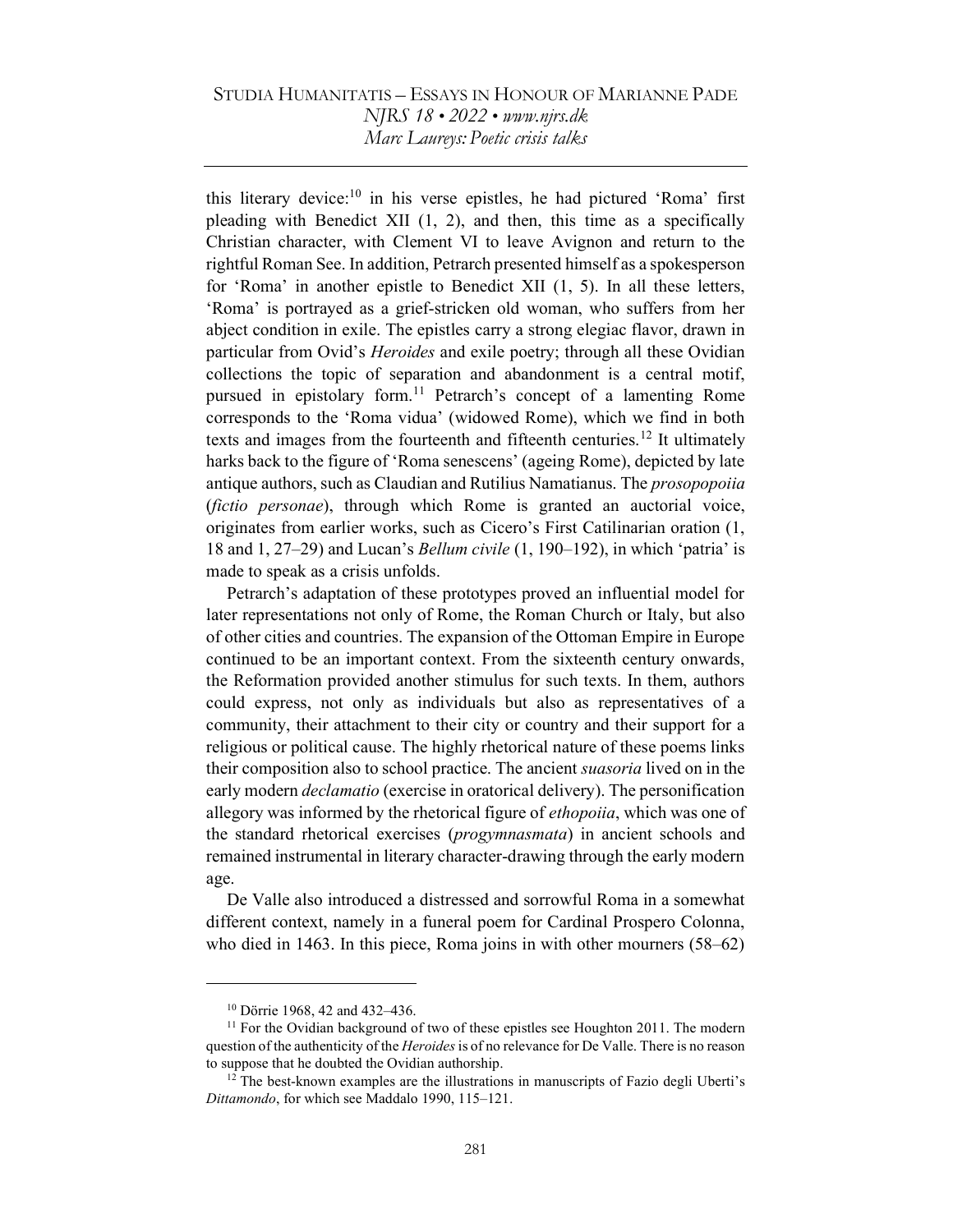and, speaking to Jupiter and the gods (91–113), expresses her pain and indignation over Colonna's passing.<sup>13</sup> In De Valle's verse epistles of Rome and Constantinople, the features commonly associated with 'Roma vidua' are far more apparent in Constantinopolis than in Roma itself. It is Constantinople who is depicted as a suppliant, who beseeches her sister to come to her rescue. This pose is reminiscent of the frail Roma we encounter in Claudian, particularly in his *De bello Gildonico* (21–25), where a languishing Roma approaches Jupiter to seek aid, with the city's grain supply cut off by the African prince Gildo. $^{14}$ 

From a rhetorical point of view, De Valle exploited in these epistles the dialogical potential of a *prosopopoiia*. In his quite detailed exposition of its technique, Quintilian explains that the *prosopopoiia* can be adopted in various speech situations, among which also a dialogue between two characters (Institutio oratoria, 9, 2, 29–37, at 30). Incidentally, he also points out the possibility of granting a voice to cities and nations (31). There are no examples, though, of this type of personification allegory in hortatory epistles before Petrarch. This option became a prominent characteristic of one specific further development of the medieval tradition of the *planctus*, namely the socalled 'Lamenti', laments in the vernacular about calamities such as the capture of a city or the death of a ruler, usually cast in the form of a prosopopoiia. The available evidence stretches from 1342 to 1569 and includes also three 'Lamenti' of Constantinople, most likely all composed in 1453.<sup>15</sup>

Whereas these 'Lamenti' only rarely take the guise of an epistle, the dialogical pairing of two verse epistles became a much-practiced literary conceit in the tradition of hortatory epistles in the early modern age. In choosing this literary structure, De Valle connects not only with Petrarch but also with another classical model, namely Ovid's *Heroides*. The last pieces in that collection consist of three sets of paired epistles, exchanged between famous lovers. De Valle's two verse epistles share all four characteristics that are considered constitutive of this genre, which Ovid claimed to have invented or 'freshly coined' (Ars amatoria, 3, 346: novavit). They are shaped as a letter and designed as an *ethopoiia*; they show affinity with the love elegy and have the persuasive force of a *suasoria*.<sup>16</sup> Combined, these four properties

<sup>&</sup>lt;sup>13</sup> The poem is edited in Fabbri 1976, 60–66.

<sup>&</sup>lt;sup>14</sup> In Cassiodore's *Variae*, 11.13, 'Roma' similarly appeals for help to the emperor Justinian on behalf of the Roman Senate, but her physical appearance is not described in any manner.

<sup>&</sup>lt;sup>15</sup> For an excellent case-study see Guthmüller 2000. A comparable lament in Latin (*Italia*) se lamentans) from the late fourteenth century is edited and analyzed by Haye 2008.

<sup>&</sup>lt;sup>16</sup> These characteristics are very neatly explained by van Marion 2005, 34–43.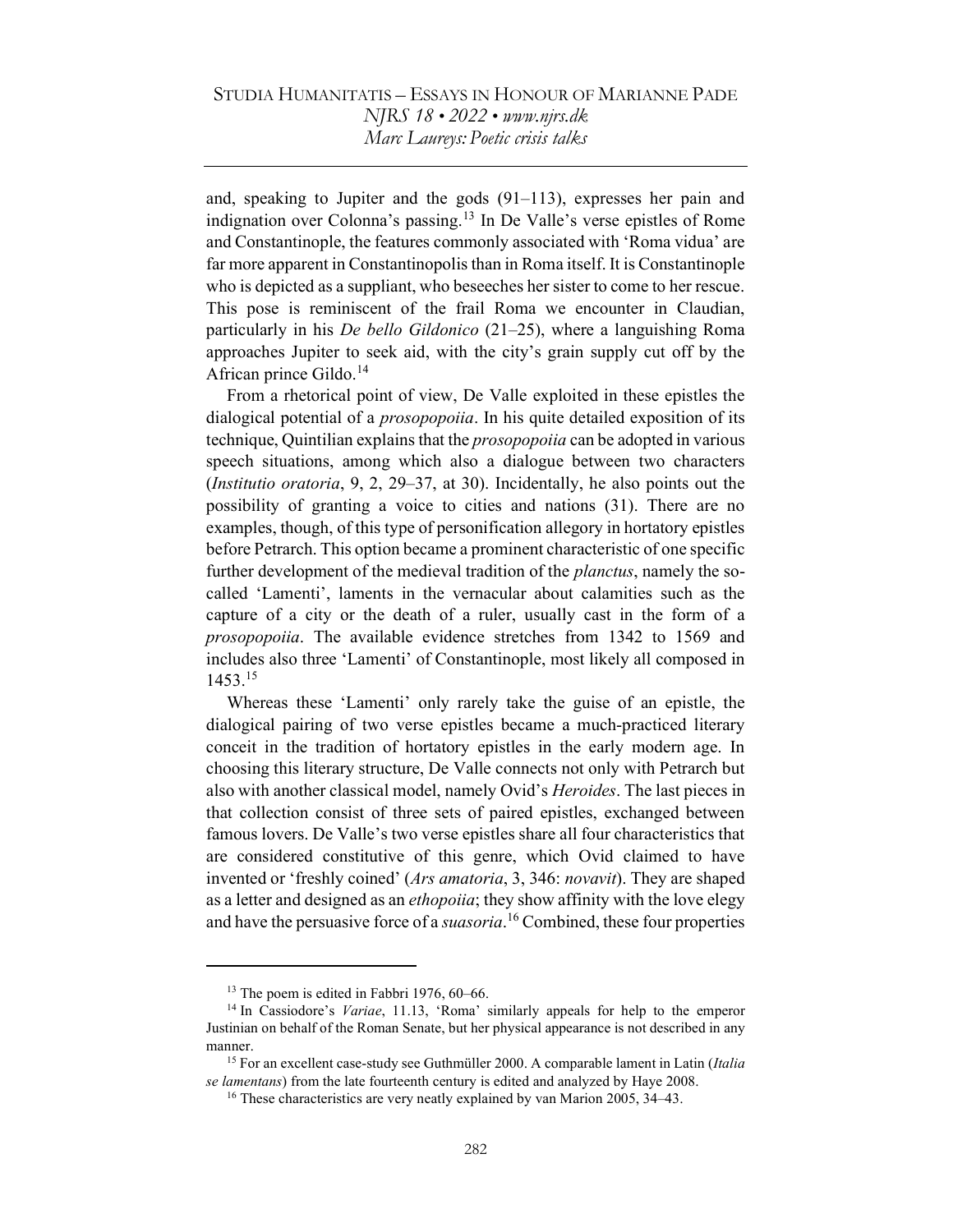present a strong appeal to the audience's emotions, similarly to the effect intended in the 'Lamenti'. A whole array of stylistic devices, such as apostrophes, exclamations and rhetorical questions, adopted throughout the epistles, serve that same purpose.

De Valle's imitation of Ovid's *Heroides* is quite remarkable. Before his time there are, apart from the Petrarchan epistles mentioned above, only very few instances of the reception of these poems. Not until the mid-fifteenth century do we notice a renewed interest in the *Heroides*, evidenced by compositions in their vein.<sup>17</sup> De Valle, at 19 or 20 years of age, is thus among the first authors to relaunch the verse epistle in the Ovidian manner during the early Renaissance. An exchange of such epistles between two personified cities, however, would always remain exceptional in this genre.<sup>18</sup> Furthermore, De Valle, just as Petrarch, also looked to Ovid's Tristia and Epistulae ex Ponto, two collections that provided further models of verse epistles, which Ovid addressed to his wife and friends in Rome.

Not all of the four characteristics mentioned above carry the same weight in De Valle's epistles. Constantinopolis makes clear only in the last distich of her epistle that she is in the process of writing a letter, when she says that her anguish prevents her from writing more (361): "scribere plura vetor, nam me ferus occupat hostis." (I am prohibited from writing more, because a savage enemy seizes me). This is a variation of the closure of Ovid's *Heroides* 14 (131) and Tristia, 3, 3 (85): "scribere plura libet, sed […]." (I would like to write more, but [...]). The formula "scribere plura vetor" appears at the end of Roma's reply as (325) as well. At the beginning of this poem (3), moreover, Constantinopolis' letter is referred to as a "funesta littera" (mournful letter), while in the very first line, there is mention of a "lugubris epistola". This seems to be the *Epistula lugubris*, written by Isidore of Kiev on the fall of Constantinople upon his return to Rome, where he stayed until his death in 1463, around the same time that De Valle composed his epistles. De Valle makes no further effort, however, to uphold the fiction of a letter in the course of his poems, as Ovid did. The separation of the two letter-writers and their

 $17$  The few examples of reception of the *Heroides* in the Middle Ages and early Renaissance are discussed by Dörrie 1968, 96–103. On the *Complanctus Fedre* (1414) of Pietro de' Putomorsi (Petrus de Lunesana) see also Haye 2013, 357–368 and 376–383.

<sup>&</sup>lt;sup>18</sup> Worthy of mention in this context are two verse epistles associated with Basinio da Parma: the Epistula, in qua reliquus ager Picenus ad Asculum loquitur, of undisputed authorship, and the Urbis Romae ad Venetias epistolion, attributed to Basinio. Although they are listed by Dörrie 1968, 537, they do not really qualify as heroides; the first is a panegyrical letter for Sigismondo Malatesta, the second a satirical epistle, in which 'Rome' complains to 'Venice' that 'Venice' has erected a statue of the condottiere Erasmo Gattamelata. Some later examples of nations in dialogue, all of them specimina of political poetry against the Turks, are mentioned by Dörrie 1968, 456 and 461.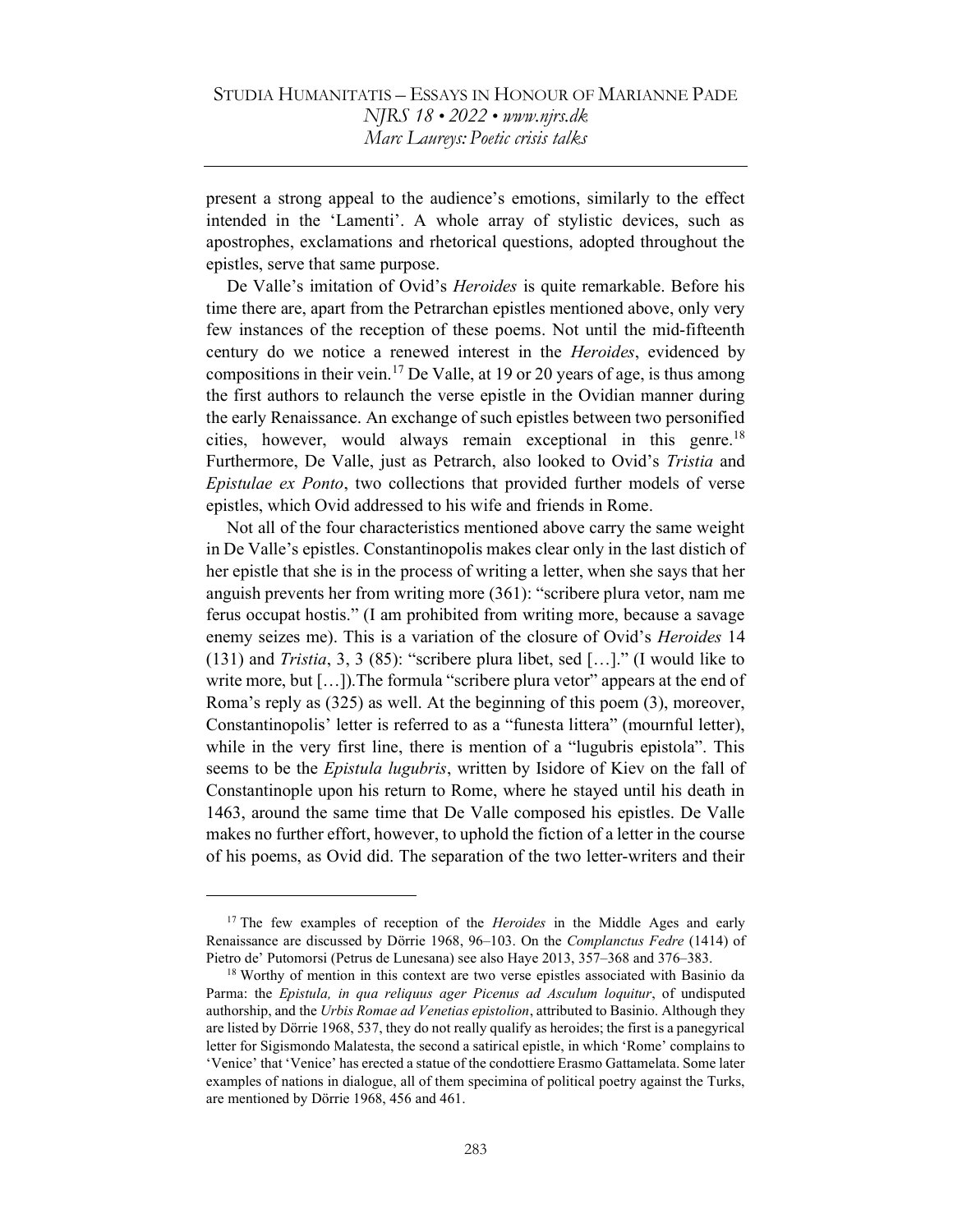ensuing distress, an inherent feature of the epistolary situation, are here obvious from their identity as personified cities.

More important is the elegiac mood of the poems. The choice of elegiac distichs as their metre offers a basic indication, but De Valle orients his verse epistles more specifically towards elegy in its original function as 'flebile carmen', the characterization which Ovid applies to his *Tristia* (5, 1, 5: "flebile carmen" [tearful song]).<sup>19</sup> The speech situation and the attraction of the reader work differently than in the case of his *Heroides*, but their common intent is to effect the reader's compassion. To that effect, De Valle has Constantinopolis and partly also Roma paint their own misery in emotional language. The tone is set right from the start in both letters: Constantinopolis had heard that Roma did not manage to hold back tears when she was first informed of the fate of her sister  $(2:$  "difficile a lacrimis abstinuisse fuit" $)$  – echoing Aeneas, when he recalls the fall of Troy during the banquet in Carthage (Virgil, Aeneis, 2, 6–8: "Quis talia fando […] temperet a lacrimis?"). In the very first line of her reply, Roma says that she wept ("flevi") as soon as she heard of Constantinopolis' hardship. In accordance with the stylistic register thus announced, Constantinopolis and Roma appear in black clothes (*Constantinopolis*, 5: "habitus atros", 263: "vestes atras"),  $2^{0}$ with dishevelled hair (*Constantinopolis*, 7: "scissis capillis"; *Roma*, 7: "scissa comas"; *Roma*, 20: "effusis comis")<sup>21</sup> and bloodless cheeks (Constantinopolis, 4: "exsangues genas"),<sup>22</sup> just as 'Roma vidua' in Petrarch's verse epistles mentioned above. Through the motif of exile, too, De Valle harks back at the same time to his Ovidian sources and Petrarch's epistles: Constantinopolis complains that she is "driven forth into exile" (202–203: "exul agor" [twice!]), thus quoting Ovid, Heroides 7, 115 and alluding to the opening words of Petrarch, *Epystole*, 1, 5 ("Exul inops" [destitute outcast]).

The compassion provoked by the elegiac fashioning of the epistles is further strengthened by the *ethopoiia*, to which De Valle resorts in shaping the auctorial voice of Constantinopolis and Roma. His character creation admittedly never reaches the psychological subtlety and versatility that can be observed in Ovid's *Heroides*. Of central significance is the close kinship between the two protagonists: they speak as sisters, who once governed the

<sup>&</sup>lt;sup>19</sup> Cf. Ovid, *Heroides*, 15, 7, as well as Elegy personified as *flebilis Elegia* in his *Amores*, 3, 9, 3.

 $20$  Cf. Ovid, *Metamorphoses*, 8.448, among many other instances.

<sup>&</sup>lt;sup>21</sup> Cf. Ovid, *Heroides*, 7, 70 (this entire verse is copied), 15, 114 (this entire verse is imitated), and 8, 79, Metamorphoses, 4, 546 and 8, 527, as well as Virgil, Aeneis, 9, 478, among many other instances.

 $22$  An unknown tragic poet in Cicero, *Tusculanae disputationes*, 3, 26; Statius, *Thebais*, 7, 475.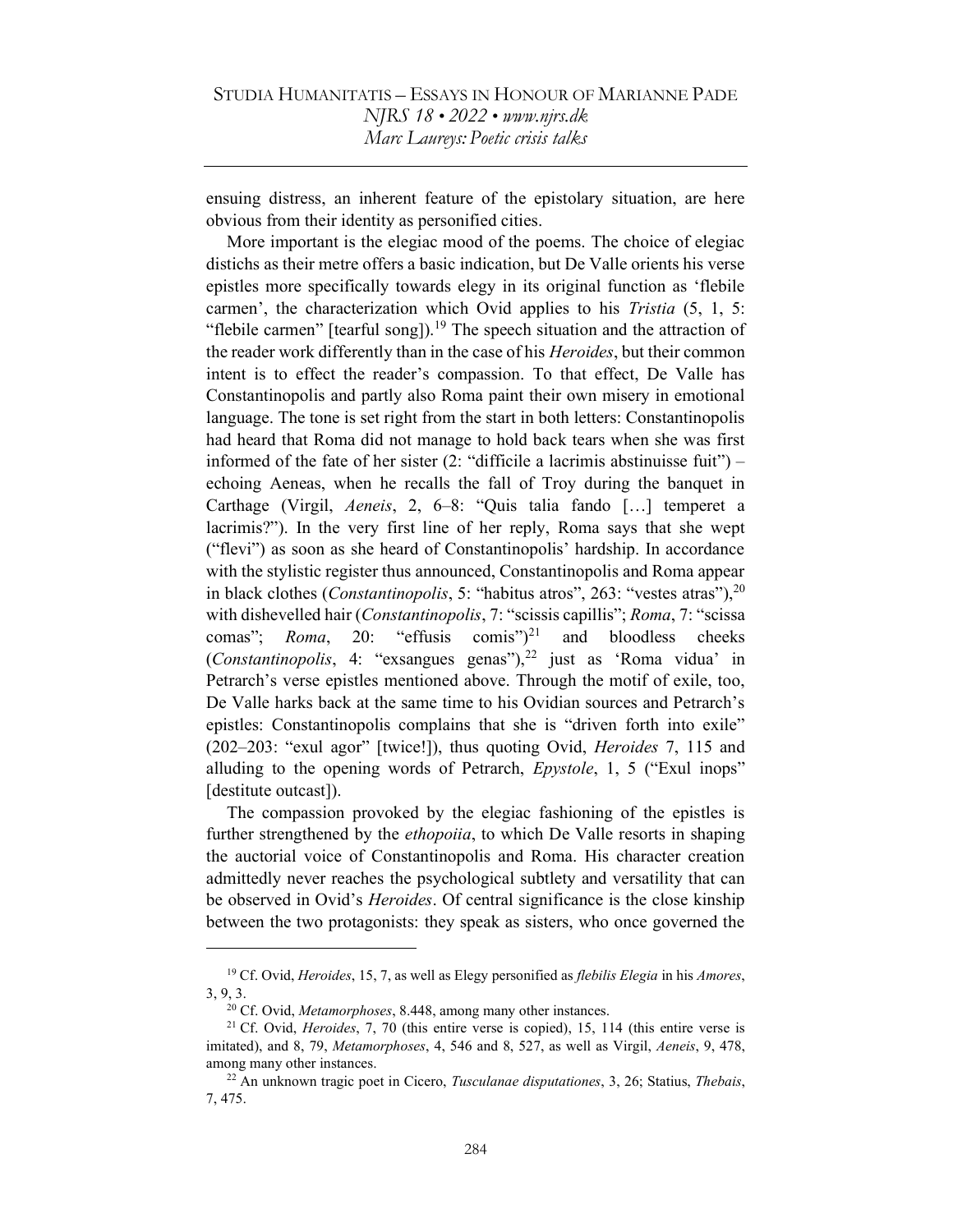whole world together (Constantinopolis, 259: "Imperium tecum fueram partita per orbem" [I had shared sovereignty over the world with you]). This family bond adds force to Constantinopolis' plea for help in her plight (295: "Nilque mihi restat nisi te, mea Roma, vocare" [Nothing remains for me but to call upon you, my Roma]) and makes her hope for solidarity more convincing, not least because she sees her sister's unassailed dominance and primacy confirmed under the rule of Pius II (283–286):

Incolumisque tuos servas, mea Roma, Penates esque sub imperio facta beata Pii atque invicta manes ceu quondam invicta manebas atque invicta Pio principe semper eris.

Unharmed you guard your house gods, my Roma, and you have become blessed under the rule of Pius II and you remain unconquered just as once you remained unconquered and you will always remain unconquered, while Pius is your ruler.

In her reply Roma confirms her close family alliance, describing Constantinopolis in an appeal to God as "altera Roma" (36); Constantinople's portrayal as Rome's sister adds another layer of meaning to the multiple dimensions of the time-honored qualification 'second Rome'. Roma, however, evokes solidarity in another sense as well. Contrary to what Constantinopolis seems to assume, Roma sets forth that she too suffered decay and humiliation in past centuries  $(131)$ : "Non sum qualis eram;<sup>23</sup> tecum decus omne recessit<sup>24</sup><sup>,</sup> (I am not like I was; together with you, all my charm has gone away). The upsurge of Ottoman power, moreover, puts the status of Rome at risk as well, especially as the capital of the Christian world. To underline the danger Roma faces in this religious context, she introduces further personified figures, 'Religio', 'Pietas', and 'Fides', who share her anxiety (153–156).

Whereas Constantinopolis refers only in passing to Pius II (284, 286, and 358), he takes center stage in the second half of Roma's reply. Roma hails Pius II as the architect of a victory over the Turks and the restoration of Christendom, also in Constantinople, under God's blessing (181–188):

Aeternum molitur opus cum laude perenni

sperat et ultorem se fore posse tuum.

Tum polluta Fides et Religionis honores

ante oculos errant nocte dieque Pii.

Affusae genibus lacrimas lamentaque fundunt

et bellum Turcis exitiale rogant.

 $^{23}$  Quoted from Horace, *Carmina*, 4, 1, 3, but Horace uses the phrase in an erotic context.

<sup>24</sup> Cf. Ovid, Heroides, 13, 23.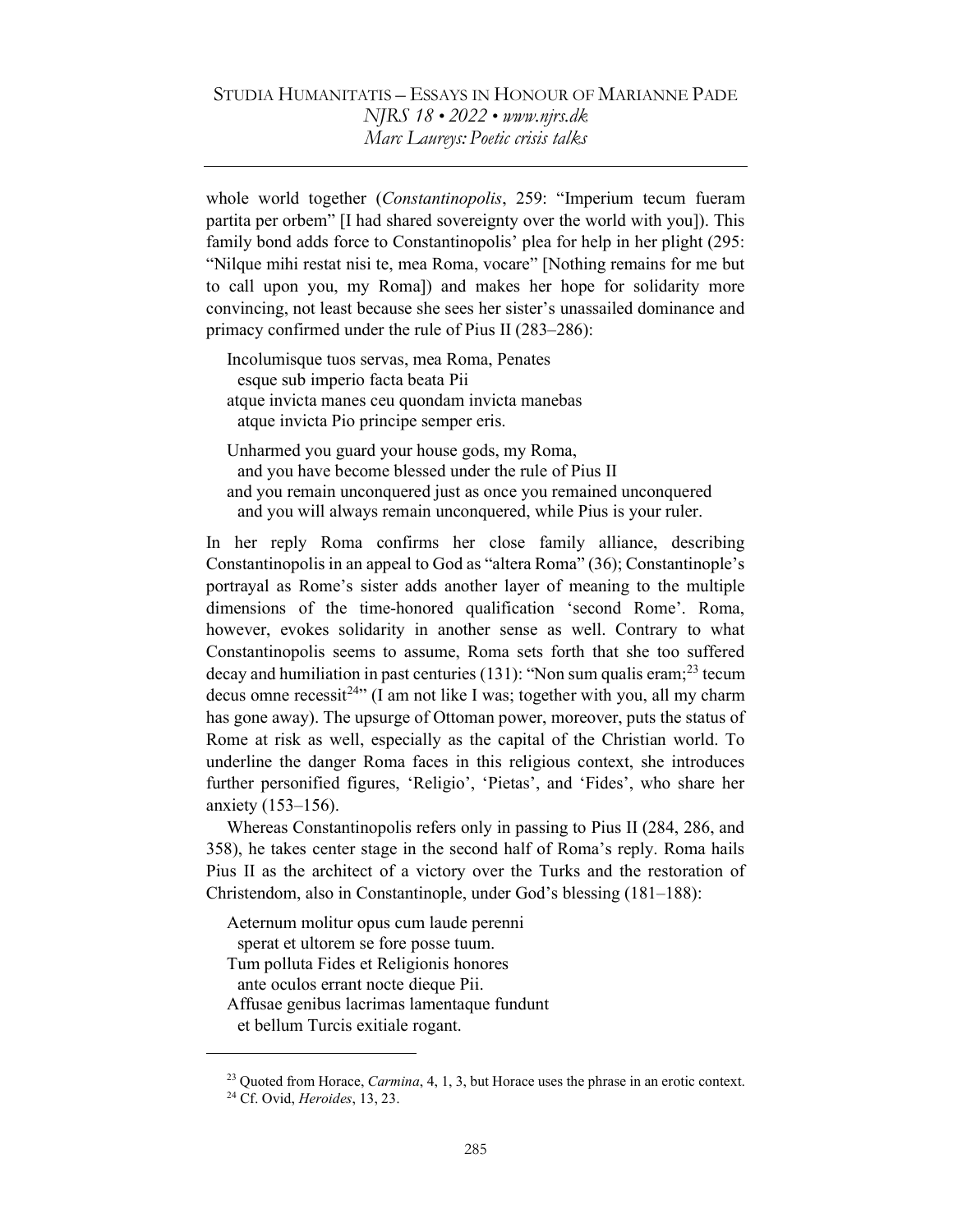Ille igitur tanta rerum caligine pulsus non sine caelesti numine bella parat.

- He undertakes an everlasting action that will be praised forever and he hopes that he can be your avenger.
- At that time tainted Faith and the honors of Religion roam day and night before Pius' eyes.
- Prostrate on their knees, they shed tears and pour out laments and demand a destructive war against the Turks.
- Thereupon, driven by such a gloomy state of affairs,

he prepares for war not without divine assent.

In a proleptic vision Roma sees a broad coalition assembling and preparing to wage war against Mehmed II. Roma closes her letter by announcing that she, too, will join this armed force (325–326): "Scribere plura vetor, celerant in proelia gentes. ǀ Me quoque apostolicus miles ad arma vocat." (I am prohibited from writing more, the nations hasten to the battle. The papal soldier calls me too to arms) – an allusion to the bull *Vocavit nos pius*, issued by Pius II on 13 October 1458 and summoning all European princes to Mantua in order to prepare for a crusade.

The persuasive power of Roma's reply rests entirely on her recommendation of Pius II as her and Constantinopolis' rescuer. Roma's extensive praise of Pius II is her main argument in her effort to convince Constantinopolis not to despair but rather to trust that the disaster that has struck her will be overcome. Only Constantinopolis' epistle, however, can be termed a suasoria in the sense that Constantinopolis tries to persuade her sister to a specific course of action, namely to come to her aid. She does so by employing several topoi of the rhetorical conquestio (bewailing), outlined in great detail in Cicero's *De inventione*  $(1, 106-109)$ <sup>25</sup> Roma's reply letter is not a suasoria in the strict sense. Roma aims to reassure her sister, rather than to induce her to take any particular action. The exhortatory nature of her epistle, and by extension the pair of epistles, is not only directed intratextually to the epistolary partner, but also extratextually, and surely more importantly, to De Valle's readership.

<sup>&</sup>lt;sup>25</sup> A shorter version of this exposition can be found in the *Rhetorica ad Herennium*, 2, 50. In ancient rhetorical theory, the conquestio (or commiseratio) is a traditional feature of the epilogue of a forensic speech. A typical phrase in this kind of rhetorical prose is "me miserum/miseram"; see e.g. Cicero, Pro Milone, 102 and Quintilian's analysis in Institutio oratoria, 11, 3, 170 and 172. This phrase then became a favorite in Ovid's elegiac poetry (45 occurrences). De Valle employs "me miseram" in the opening of Roma's letter (2) as a further mark of its stylistic register, and repeats it four times throughout the text (79, 89, 110, and 164). In both epistles, De Valle does not shrink back from repeating the same iuncturae several times.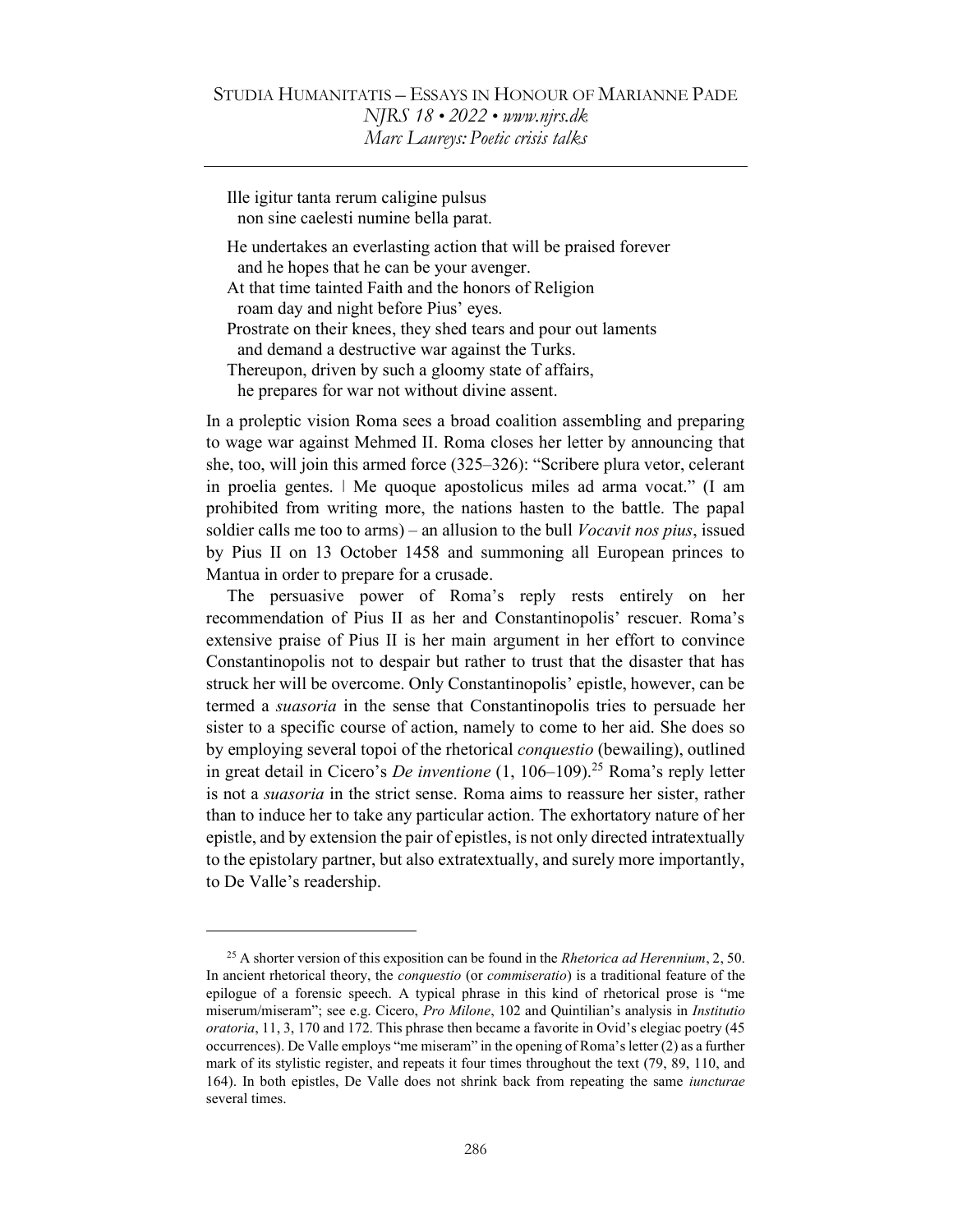With his verse epistles, De Valle participated in the literary campaign of support for Pius II's crusade against the Turks.<sup>26</sup> Unfortunately, we know hardly anything about the circulation and reception of De Valle's poems. At least Roma's reply was appreciated in papal circles, since it was included among the *Carmina epaenetica* for Pius  $II^{27}$  Accordingly, it is preserved in the two manuscripts transmitting the Carmina epaenetica, the Vatican codex Chig.I.VII.260, and Trieste, Biblioteca civica "Attilio Hortis", Enea Silvio Piccolomini e Famiglia Piccolomini, ms. Picc. II 25. Whether the other letter was not noticed or discarded for that collection, remains unclear. No manuscript witness of the other letter is known to have survived.<sup>28</sup> In any case, the two incunabula editions of both letters later in the fifteenth century prove that they had not disappeared from view. I have not been able to find any traces, however, of a later literary reception of De Valle's epistles. The Chigi manuscript contains a number of readings that reflect authorial variants with respect to the printed editions. Most conspicuously, it lacks verses 229– 238, whilst it has four additional verses (between 248 and 249), of which the first two are similar to  $229-230$ .<sup>29</sup> At least in the case of Roma's letter, therefore, the printed editions are based on another stage in the composition of the poem than the version offered for the Carmina epaenetica. If we assume that it was De Valle's ambition to have the poem inserted in the collection planned for the pope, the printed version is probably drawn from an earlier rather than a later stage, since there would be no obvious reason for De Valle to keep polishing his poem afterwards.

<sup>&</sup>lt;sup>26</sup> Helmrath 2000, 299–300, notes that both Pius II's own poetry on the Turks and numerous *Exhortationes in Turcos*, composed by poets from his environment, are awaiting an in-depth investigation. Pius' best-known poem in this respect is a verse epistle in elegiac distichs (Inc.: "Turcha, paras alte subvertere moenia Romae"), also included in the Carmina epaenetica (Avesani 1968, 35–36).

 $27$  Avesani 1968, 83–84. De Valle's first efforts (at 14 or 15 years of age!) to enter the literary circle surrounding Pius II are evinced by two small paratexts that accompany his Ad Pium pontificem maximum contra Teucros exhortatio, edited by Bianchi 1988, 138–139, along with the Exhortatio itself, ibid., 139–147. The first is a poem, addressed to Jacopo Ammannati, who was admitted into Pius' household in 1460; in it, De Valle asks Ammannati to review the Exhortatio and, if it stands the test, to pass it on to the pope. The second is a short letter in prose, addressed to the pope himself and containing an entreaty to receive the Exhortatio with benignity. Ammannati may also have been involved in assembling the Carmina epaenetica.

<sup>&</sup>lt;sup>28</sup> The manuscript indicated in Valle 2020, 10, n. 30 (Città del Vaticano, Biblioteca Apostolica Vaticana, Ottob. Lat. 2348) is a mistake. It contains another poem of De Valle: see ibid., 9, n. 29.

<sup>&</sup>lt;sup>29</sup> Other possible variants that may go back to De Valle himself, rather than to a scribe (I list the variant in the Chigi ms. first): *corruit* concidit  $(44)$ , germana regina  $(65)$ , tradidit]reddidit (89), medio]Stygio (106), tenet]gerit (196).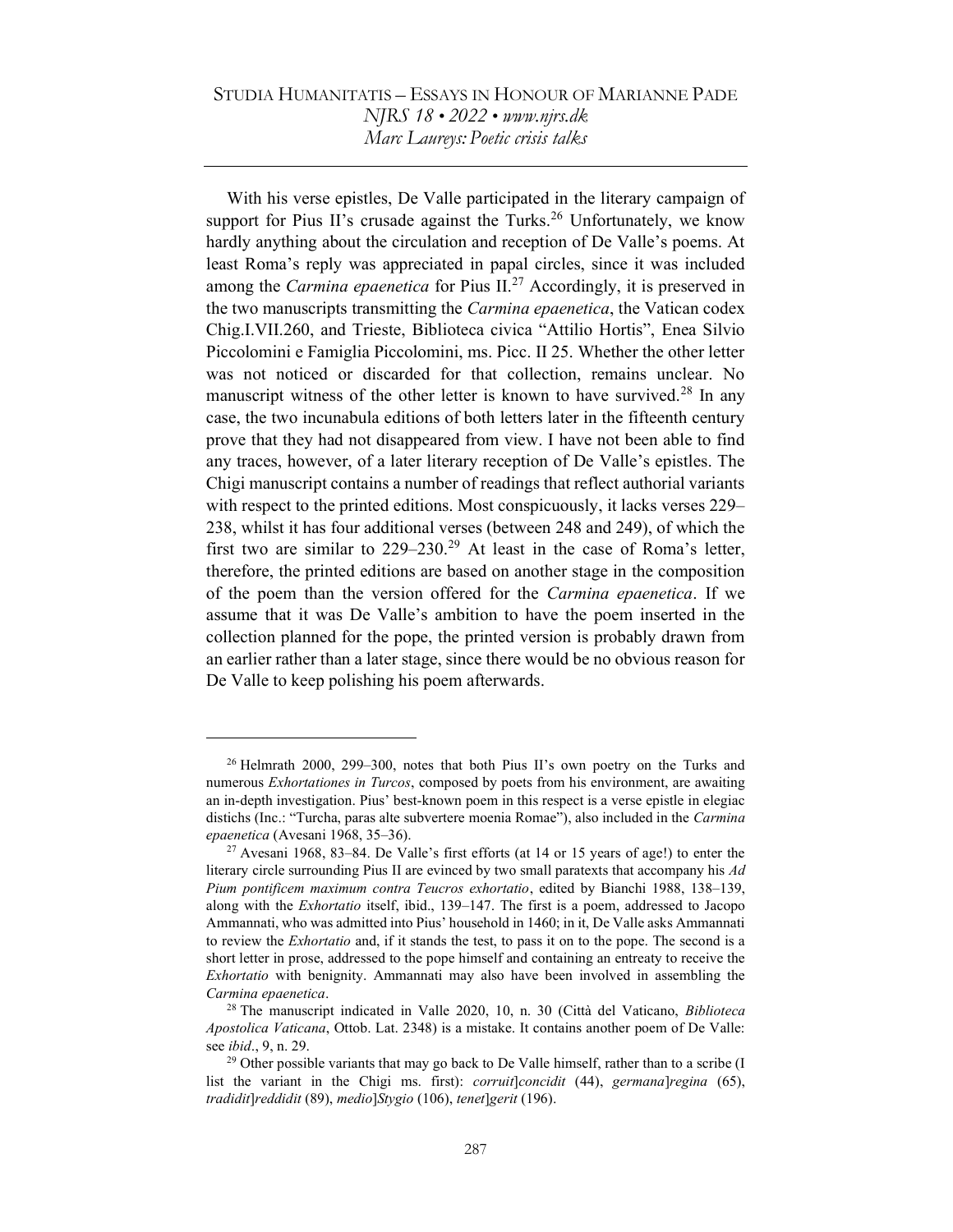In his poetic letters, De Valle incorporates all the novel characteristics of the discourse on crusades that developed in the fifteenth century.<sup>30</sup> First of all, instead of the liberation of Jerusalem from the control of Mamluk sultans, Constantinople and the Ottoman threat became the primary concern. Accordingly, in both epistles the violent cruelty, moral depravity, and sexual deviances of the Turks are painted at length in graphic terms, expressing images that became topical in the fifteenth century and are derived in part from the ancient 'urbs capta' motif (Quintilian, *Institutio oratoria*, 8, 3, 67– 70). These sections are part of the rhetorical strategy of arousing compassion, notably by means of the first topos listed in the *Rhetorica ad Herennium*: the contrast between former bliss and present misery (1, 107). Through them, De Valle also intimates that the Turks endanger the Western world and Christendom alike, two notions that are implicitly equated. In Constantinopolis' words (325–326 and 332), De Valle thus clearly emphasizes that the war to be launched against the Ottoman Empire will be most just:

Pro quo [sc. Deo] quid dubitas iustissima bella parare, quando huius sacra es morte redempta, soror? [...] Crede mihi, nil hoc iustius esse potest.

Why do you hesitate to prepare most just war campaigns for Him, since you have been redeemed by his sacred death, sister? […] Believe me, nothing could be more just than this.

Finally, the eulogy of Pius II and his success in rallying a massive armed force coming from all over Europe is intended to suggest that the time is right for a next crusade, in which victory over a debased enemy is all but guaranteed.

All these points were also repeated time and again in orations, letters, treatises and poems of Pius II himself beginning in the 1430s, well before the fall of Constantinople.<sup>31</sup> Following Jürgen Blusch, Johannes Helmrath summarized the argumentation in Pius' main speeches against the Turks under three leading notions: *iustitia, facilitas, utilitas*.<sup>32</sup> All three can easily be recognized in De Valle's epistles. In addition, De Valle acknowledged the spectacular move Pius II announced in his bull Ezechielis of 23 September 1463, namely to take the lead himself in the planned crusade. Interestingly, De Valle also rehearsed a very common element in the discourse on the Turks

 $30$  From the abundant modern literature on this debate, may it suffice to refer to Helmrath 2000 (also containing an excellent assessment of earlier scholarship), Meserve 2008, and Weber 2013.

 $31$  Pius' Epistula ad Mahumetem is of course a very atypical case and remains to this day somewhat elusive.

<sup>32</sup> Blusch 1979; Helmrath 2000, 294–298.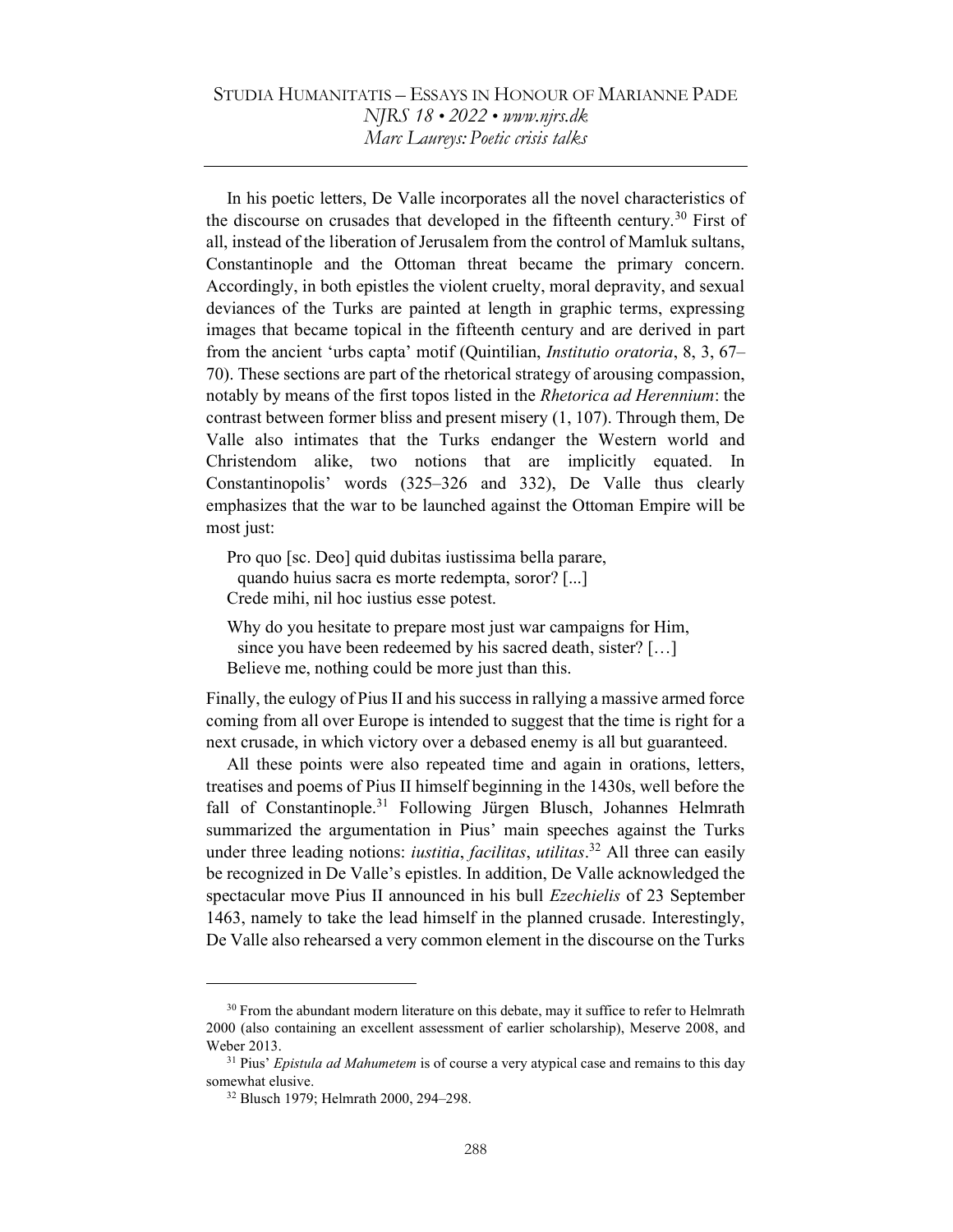that Pius II, by contrast, strenuously declined to accept. He not only suggested that the Turks (Turci) are descendants of the Trojans (Teucri), but also that by capturing Constantinople, Greece, and further eastern territories of the Roman empire, the Turks took revenge for the capture of Troy by the ancient Greeks. Roma, too, declares (93–94): "Ultus avos Troiae Byzantia moenia vicit  $\vert$  deque tuo madidam sanguine fecit humum." (Having avenged his Trojan forefathers, he conquered the walls of Byzantium and drenched the soil with your blood).<sup>33</sup> De Valle seems to have overlooked that Pius II always opposed that identification.<sup>34</sup> In Pius' opinion, the Turks were simply Asian barbarians and could not be associated with the people who became, through Aeneas, the forebears of the Romans. Another of De Valle's characterizations would have placated Pius, however. Not entirely consistently within the pair of epistles, but in line with Pius' self-fashioning, Pius is more than once qualified as "pius Aeneas" and in turn described as the avenger of Constantinople's demise (Roma, 193–194): "En pius Aeneas pietate a matre creatus ǀ debitus effusi sanguinis ultor adest." (Behold! Pious Aeneas, delivered by his mother out of piety, is present as the due avenger of the blood that has been shed). $35$ 

In any case, this classical perspective evinces a further important characteristic of the crusader debate in the fifteenth century (at least in Italy), namely the influence of Renaissance humanism. It is probably not without significance that De Valle speaks of 'Constantinopolis' and not 'Byzantium'. Constantinopolis and Roma appear as the former capitals of the Roman Empire, two cities that share the same classical and Christian tradition. The centuries-old differences between Western and Eastern Christianity are entirely glossed over, and Rome's authority is taken for granted. Especially catastrophic, however, is the loss of Greek culture. Not only has Greece been ruined "pro religione tuenda" (on account of protecting [Christian] religion), but Constantinopolis laments that "et cecidit mecum Graecae facundia linguae" (the eloquence of the Greek language fell down with me, too) (275 and 277). Pius II himself had already deplored this in his second important speech on the fall of Constantinople, held on 15 October 1454 at the Imperial Diet in Frankfurt, when he called the conquered city a "vetustae sapientiae monumentum", "domicilium litterarum", and "arx summa philosophiae"

<sup>&</sup>lt;sup>33</sup> "Ultus avos Troiae" is taken over from Virgil, Aeneis, 6, 840, but the subject there is the Roman general Aemilius Paullus, so that the Trojans are seen from the Roman perspective as the ancestors of the Roman people.

<sup>&</sup>lt;sup>34</sup> Bianchi 1988, 134–135, observed the same peculiarity in De Valle's *Exhortatio*.

<sup>&</sup>lt;sup>35</sup> In other respects, as can be expected, De Valle proved to be an attentive reader of Piccolomini's writings. In *Roma*, 319, he adopts the very rare genitive plural *poetum* (= poetarum), probably borrowed from Piccolomini, Epigrammata, 24, 18.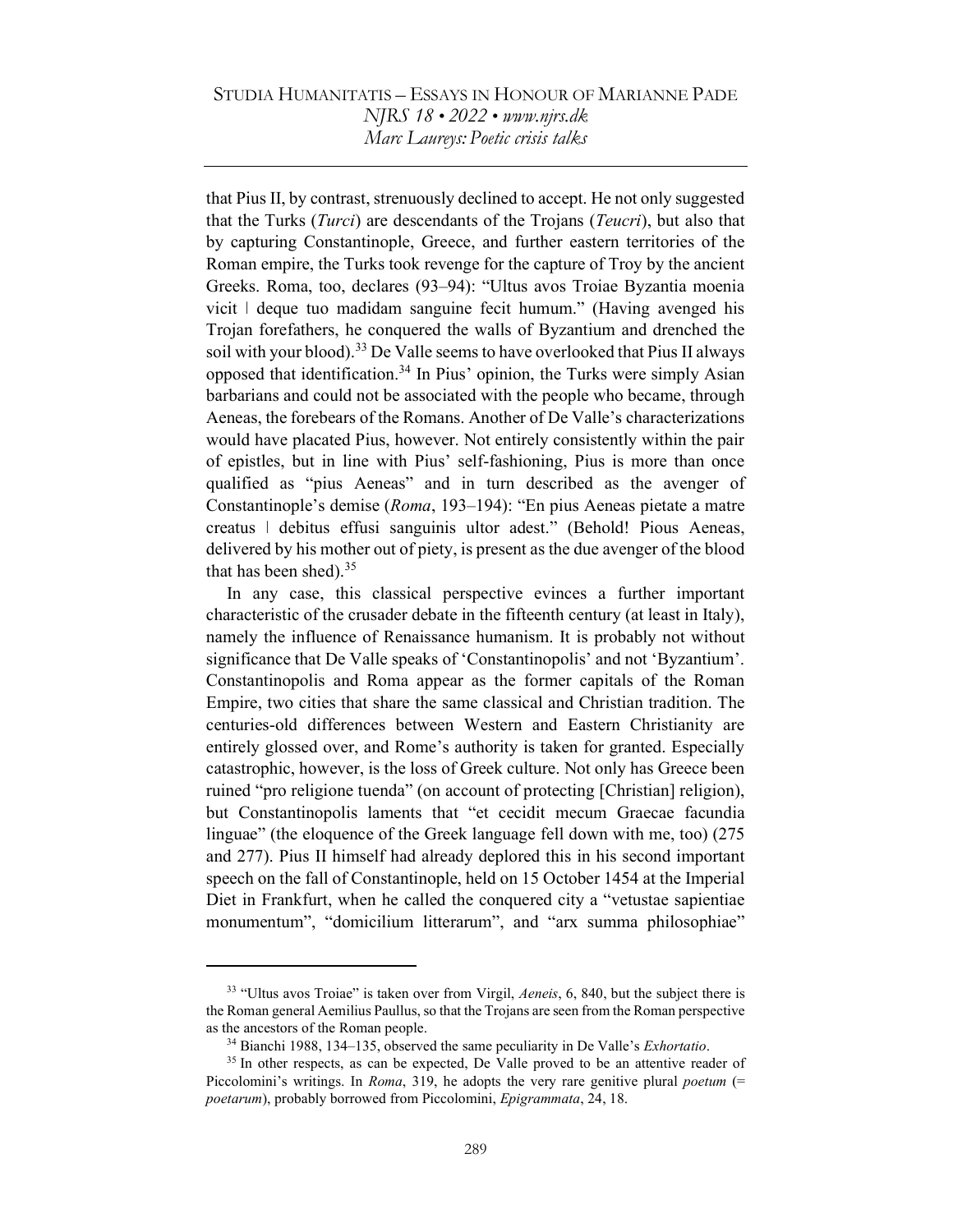(monument of ancient wisdom, abode of letters, highest stronghold of philosophy), in sum the new Athens, the emblem of all that classical Greece stands for.<sup>36</sup> De Valle, too, insists on the cultural calamity the fall of Constantinople represents. Constantinopolis' cry for help also serves to underline the importance of the Greek legacy for the West – a legacy De Valle helped to transmit, along with many humanists of his time, through his translations of Hesiod and Homer. In this sense, therefore, the poetic crisis talks between Constantinopolis and Roma also bespeak De Valle's own convictions and ambitions as a humanist poet and scholar.

<sup>&</sup>lt;sup>36</sup> Quoted by Blusch 1979, 86 and 136, from Pius' Opera, Basel: [Henricus Petri] 1551, 681.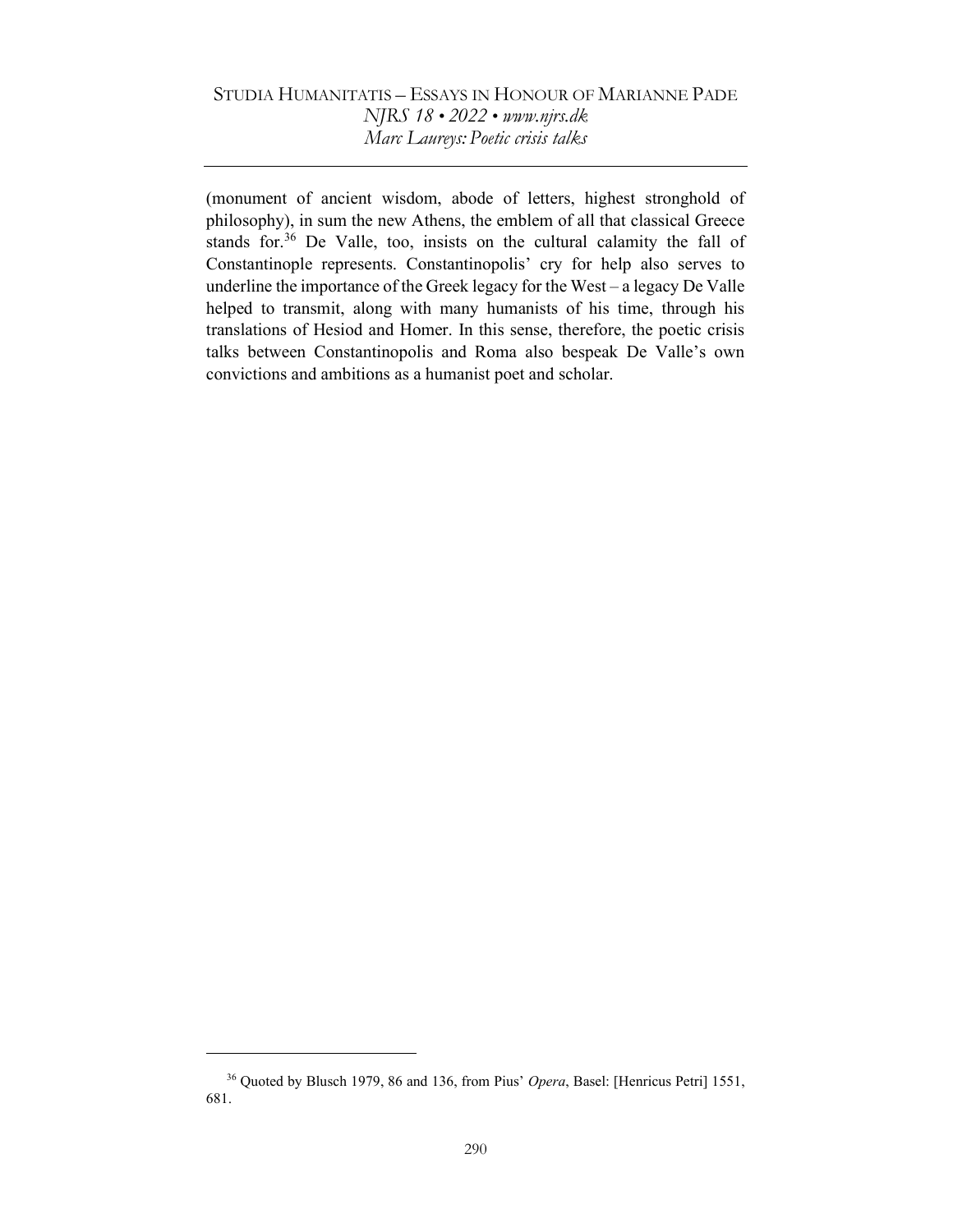### **Bibliography**

- Avesani, Rino 1968, "Epaeneticorum ad Pium II Pont. Max. libri V", Enea Silvio Piccolomini Papa Pio II: Atti del convegno per il quinto centenario della morte e altri scritti raccolti da Domenico Maffei, Siena: Accademia senese degli Intronati, 15–97.
- Bianchi, Rossella 1988, *Intorno a Pio II: un mercante e tre poeti*, Messina.
- Blusch, Jürgen 1979, "Enea Silvio Piccolomini und Giannantonio Campano: Die unterschiedlichen Darstellungsprinzipien in ihren Türkenreden", Humanistica Lovaniensia 28, 78–138.
- De Nichilo, Mauro 1989, "Della Valle, Niccolò", Dizionario biografico degli italiani 37, 759–762.
- De Nichilo, Mauro 1992, "Una miscellanea umanistica e una lettera di Niccolò Della Valle a Francesco Colonna", Roma nel Rinascimento, 343– 386.
- Dörrie, Heinrich 1968, Der heroische Brief. Bestandsaufnahme, Geschichte, Kritik einer humanistisch-barocken Literaturgattung, Berlin & Boston.
- Fabbri, Renata 1976, "Nota biografica sull'umanista romano Niccolò della Valle (con un inedito)", Lettere italiane 28, 48–66.
- Guthmüller, Bodo 2000, "'Se tu non piangi, di che pianger suoli?' Der Lamento di Constantinopoli in ottava rima", Europa und die Türken in der Renaissance, eds.: Bodo Guthmüller & Wilhelm Kühlmann, Tübingen, 317–332.
- Haye, Thomas 2008, "Die Uneinigkeit der Kardinäle als Ursache der italienischen Misere: ein durch Lucan und Petrarca beeinflusstes Klagegedicht vom Ende des 14. Jahrhunderts und seine literarische Tradition", Studi Medievali, 49, 269–285.
- Haye, Thomas 2013, "Pietro de' Putomorsi (ca. 1390 1459) als Poet: das Heroidengedicht 'Complanctus Fedre' und das Jubelgedicht auf Papst Martin V.", Filologia Mediolatina 20, 355–389.
- Helmrath, Johannes 2000, "Pius II. und die Türken", Europa und die Türken in der Renaissance, eds.: Bodo Guthmüller & Wilhelm Kühlmann, Tübingen, 79–137 [reprinted in: Wege des Humanismus: Studien zur Praxis und Diffusion der Antikeleidenschaft im 15. Jahrhundert: Ausgewählte Aufsätze, Vol. 1, Tübingen 2013 (Spätmittelalter, Humanismus, Reformation 72), 379–429].
- Houghton, Luke B.T. 2011, "Exiled Rome and August Pope: Petrarch's Letters to Benedict XII", Two Thousand Years of Solitude: Exile after Ovid, ed. Jennifer Ingleheart, Oxford, 41–58.
- Maddalo, Silvia 1990, In Figura Romae: Immagini di Roma nel libro medioevale, Roma.